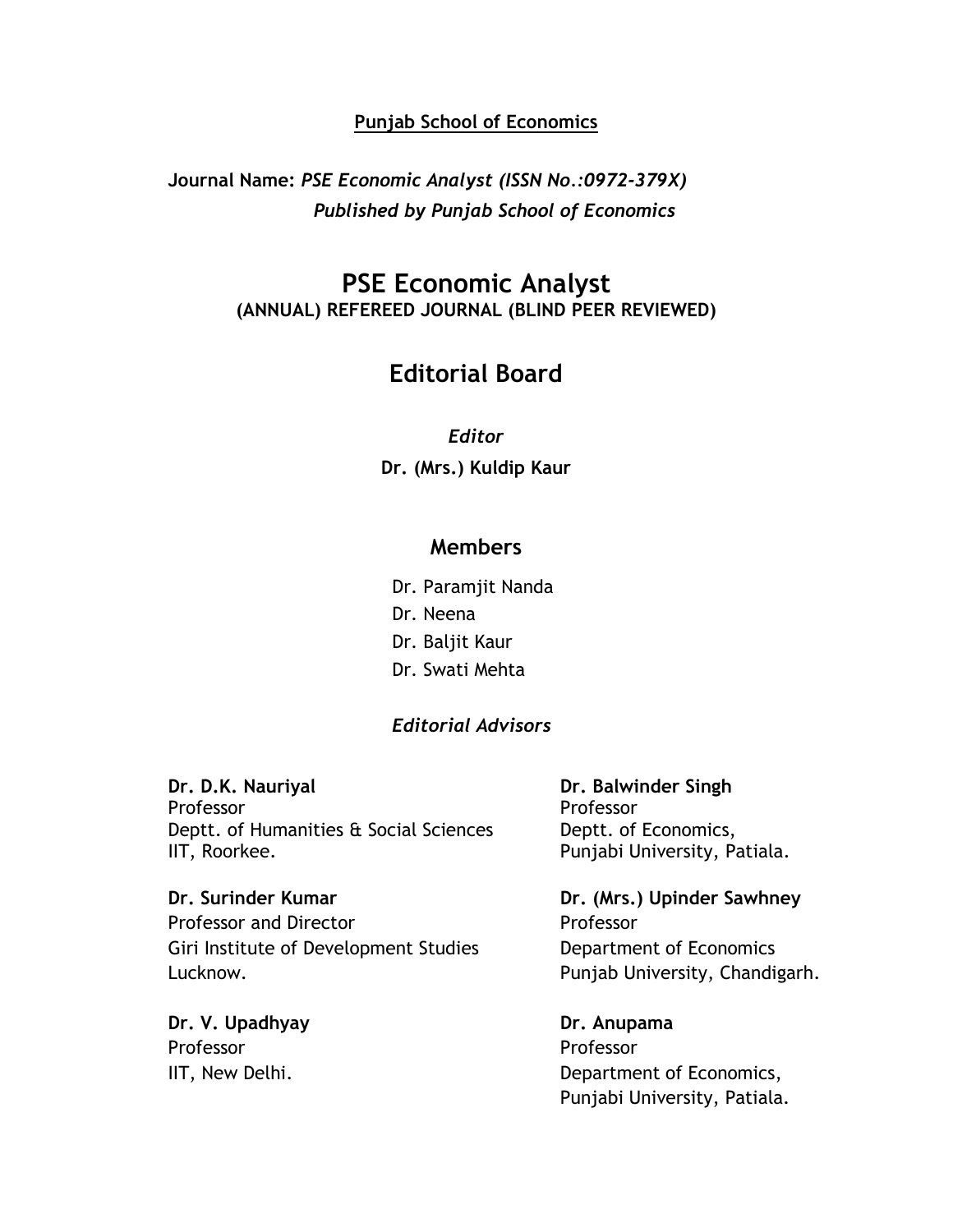### **CONTENTS**

| S.No.            | Author                  | <b>Title</b>                                                   |
|------------------|-------------------------|----------------------------------------------------------------|
| 1.               | Ashgar OsatiEraghi      | Demand for Money Function in India - A Post Reforms Analysis   |
|                  | Nitin Arora             |                                                                |
| $\overline{2}$ . | Kajole Nanda            | Inclusive Finance in India: Measurement, Status and            |
|                  | Mandeep Kaur            | Determinants                                                   |
| $\overline{3}$ . | Jaswinder Singh         | Economic Reforms and Partial Factor Productivity Analysis of   |
|                  | Parminder Singh         | Indian Pharmaceutical Industry                                 |
| $\overline{4}$ . | Shamika Kumar           | Indward FDI and Growth Performance of Firms in India: An       |
|                  | Kuldeep Kaur            | <b>Empirical Investigation</b>                                 |
| $\overline{5}$ . | Prabhjot Kaur           | An Empirical Analysis of Human Resource Development in India : |
|                  | Sharanjit Singh Dhillon | An Inter-State Analysis                                        |
| $\overline{6}$ . | Amarjit Singh Sethi     | Co-operative Banking and Rural Development of Punjab - An      |
|                  | Sanjeev Kumar           | Inter-District Analysis                                        |
| $\overline{7}$ . | Saif Ghuman             | Quality of Hospital Services in Punjab : A Factor Analytical   |
|                  | Amarjit Singh Sidhu     | Approach                                                       |
| $\overline{8}$ . | Rurhi Refath Aara       | Tourist Satisfaction and Perception Towards Jammu and Kashmir  |
|                  | Paramjeet Kaur Dhindsa  | Tourism (India)                                                |